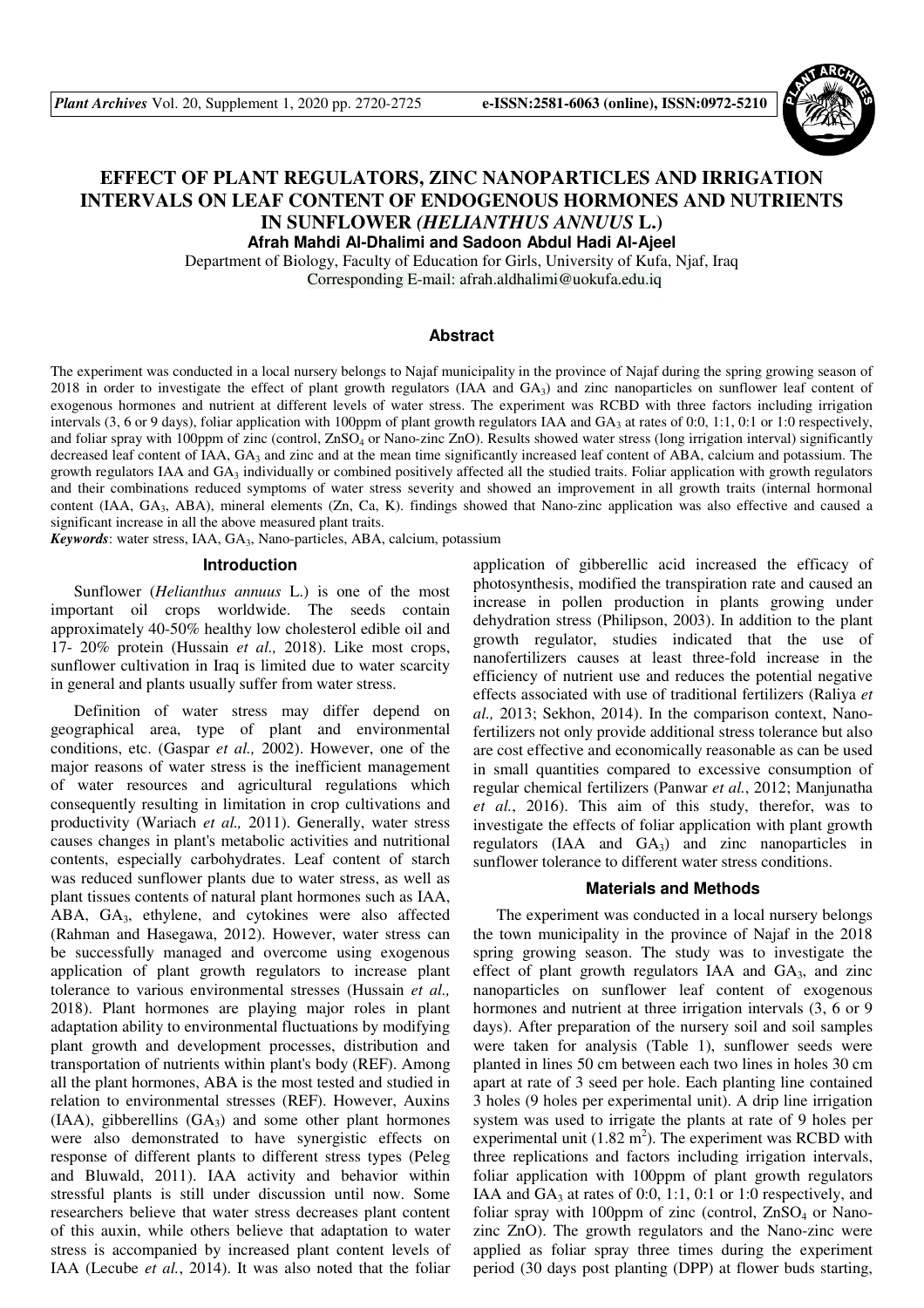40 DPP when the flower buds are completed and 50 DPP on open flowers). At the end of the experiment in 21/6/2018, data were collected including leaf contents of IAA, GA<sub>3</sub>, ABA, zinc, calcium and potassium.

## **Preparation of treatments (growth regulators and zinc) solutions**

The  $GA_3$  solution (100ppm) was prepared by dissolving 100 mg of gibberellin in small amount ethylene and completing the volume to one liter with distilled water. On the same way, IAA was prepared by dissolving 100mg of the powder in a small amount of ethanol and then the volume was completed with distilled water to 1 liter. The 100ppm of Nano-zinc solution was prepared in the same way using 100mg of ZnO Nano-particles in small amount of ethanol and then the distilled water, while normal zinc solution was prepared using same amount of  $ZnSO<sub>4</sub>$ .7H<sub>2</sub>O to be solved directly in 1 liter of distilled water.

## **Measurement and data analysis**

The IAA was extracted according to the method by Yang *et al.* (2001),  $GA_3$  extracted according to Bhalla *et al.* (2010) while ABA extraction was according Cobat *et al.* (1968). As for the quantitative estimation of hormones, High Performance Liquid Chromatography (HPLC) device was used. The mobile phase was composed of Acetonitrile with a solution of buffer containing Phosphate (3%) at a rate of (40:60), respectively, with a flow rate of 1.2 mL/min. The separation column was of type C18-ODS (25cm\* 4.6mm),

and the reagent was used to detect ultraviolet radiation at the wavelength of 280 nanometers. The zinc content was estimated according to the method approved by Haswell (1991) while potassium and calcium were estimated according to Berry and Jonson (1966).

Data were analyzed by the aid of Genstat 2012, computing program and analysis of variance ANOVA was performed. Means were compared according to Duncan's multiple rang test at 5% probability level.

## **Results**

In case of leaf content of IAA, results (Table1) showed that IAA was significantly decreased due to water stress (9 days irrigation interval) recording 8.19 ppm while plants irrigated at 3 days interval recorded the highest value of leaf IAA (10.52 ppm). Foliar application with growth regulators resulted in different leaf content of IAA as treatments differed (Table1). Plants treated with  $GA_3$ : IAA (0: 1) gave the highest IAA value (10.82 ppm) compared to the lowest (7.37 ppm) from the control. Similarly, IAA value was increased up to 10.37 ppm in the Nano-zinc treatment. Generally, the highest IAA content (12.20 ppm) in leaves was in the interaction treatment of 3 days interval irrigation and  $GA_3$ : IAA  $(0:1)$  compared to 6.56 ppm resulted from untreated plants with 9 days interval. Similar results were observed in case of Nano-zinc interacted with 3 days irrigation interval.

Table 1 : Effect of growth regulators and zinc nanoparticles on sunflower leaf contents of IAA, GA<sub>3</sub> and ABA under different irrigation intervals

| niigauvii muu vais           |            | <b>Treatments</b> | Irrigation intervals (II) | <b>Means of GR</b> |           |                      |
|------------------------------|------------|-------------------|---------------------------|--------------------|-----------|----------------------|
|                              |            |                   | 3 Days                    | 6 Days             | 9 Days    |                      |
| Leaf content of IAA (ppm)    | Growth     | (0:0)             | 7.92 de                   | 7.63 ef            | 6.56f     | 7.37 <sub>b</sub>    |
|                              | regulators | (1:1)             | 11.09 ab                  | 10.50 bc           | 8.37 de   | 10.02 a              |
|                              | IAA:GA3    | (1:0)             | 12.20 a                   | 10.96 ab           | 9.28 cd   | 10.82 a              |
|                              |            | (0:1)             | 10.88 abc                 | 10.79 ab           | 8.53 de   | 10.07 a              |
|                              |            | Means             | 10.52 a                   | 9.97a              | 8.19b     |                      |
|                              | Zinc       | Control           | 9.45 bcd                  | 9.13 bcde          | 7.57 e    | 8.72 c               |
|                              |            | Nor. Zinc         | $10.26$ abc               | 10.16 bc           | 8.28 de   | 9.57<br>$\mathbf{b}$ |
|                              |            | Nano-zinc         | 11.77 a                   | 10.63 ab           | 8.72 cde  | 10.37 a              |
|                              |            | Means             | 10.52a                    | 9.97a              | 8.19b     |                      |
| Leaf content of GA3<br>(ppm) | Growth     | (0:0)             | 15.87 e                   | 14.92 ef           | 10.76 f   | 13.85 d              |
|                              | regulators | (1:1)             | 35.12 b                   | 35.12 b            | 28.80 c   | 33.17 b              |
|                              | IAA:GA3    | (1:0)             | 26.26 cd                  | 23.20 d            | 18.03 e   | 22.50 c              |
|                              |            | (0:1)             | 42.30 a                   | 41.08 a            | 33.87 b   | 39.08 a              |
|                              | Means      |                   | 29.99 a                   | 28.58 b            | 22.86 c   |                      |
|                              |            | Control           | 24.39 abc                 | 22.29 bc           | 18.52 c   | 21.34 c              |
|                              | Nor. Zinc  |                   | 31.87 a                   | 30.65 ab           | 24.21 abc | 28.91 b              |
|                              |            | Nano-zinc         | 33.71<br><sub>a</sub>     | 32.80 a            | 25.86 abc | 30.79 a              |
|                              |            | Means             | 29.99 a                   | 28.58 b            | 22.86 c   |                      |
| Leaf content of ABA<br>(ppm) | Growth     | (0:0)             | 26.67 e                   | 32.39 cde          | 42.36 c   | 33.81 d              |
|                              | regulators | (1:1)             | 43.42 c                   | 51.20 b            | 59.83 a   | 51.48 a              |
|                              | IAA:GA3    | (1:0)             | 42.41 c                   | 49.61 b            | 58.42 a   | 50.15 b              |
|                              | (0:1)      |                   | 38.08 cd                  | 42.66 c            | 52.19 b   | 44.31 c              |
|                              |            | Means             | 37.64 c                   | 43.97 b            | 53.20 a   |                      |
|                              | Control    |                   | 31.21 f                   | 37.38 ef           | 45.99 с   | $38.19$ c            |
|                              | Nor. Zinc  |                   | 38.27 de                  | 44.57 cd           | 55.48 ab  | 46.10 b              |
|                              |            | Nano-zinc         | 43.45 cde                 | 49.95 bc           | 58.13 a   | 50.41 a              |
|                              |            | Means             | 37.64 c                   | 43.97 b            | 53.20 a   |                      |

\* Means followed by the same letter(s) within a treatment are not significantly different according to the Duncan's multiple range test (*P*≤0.05)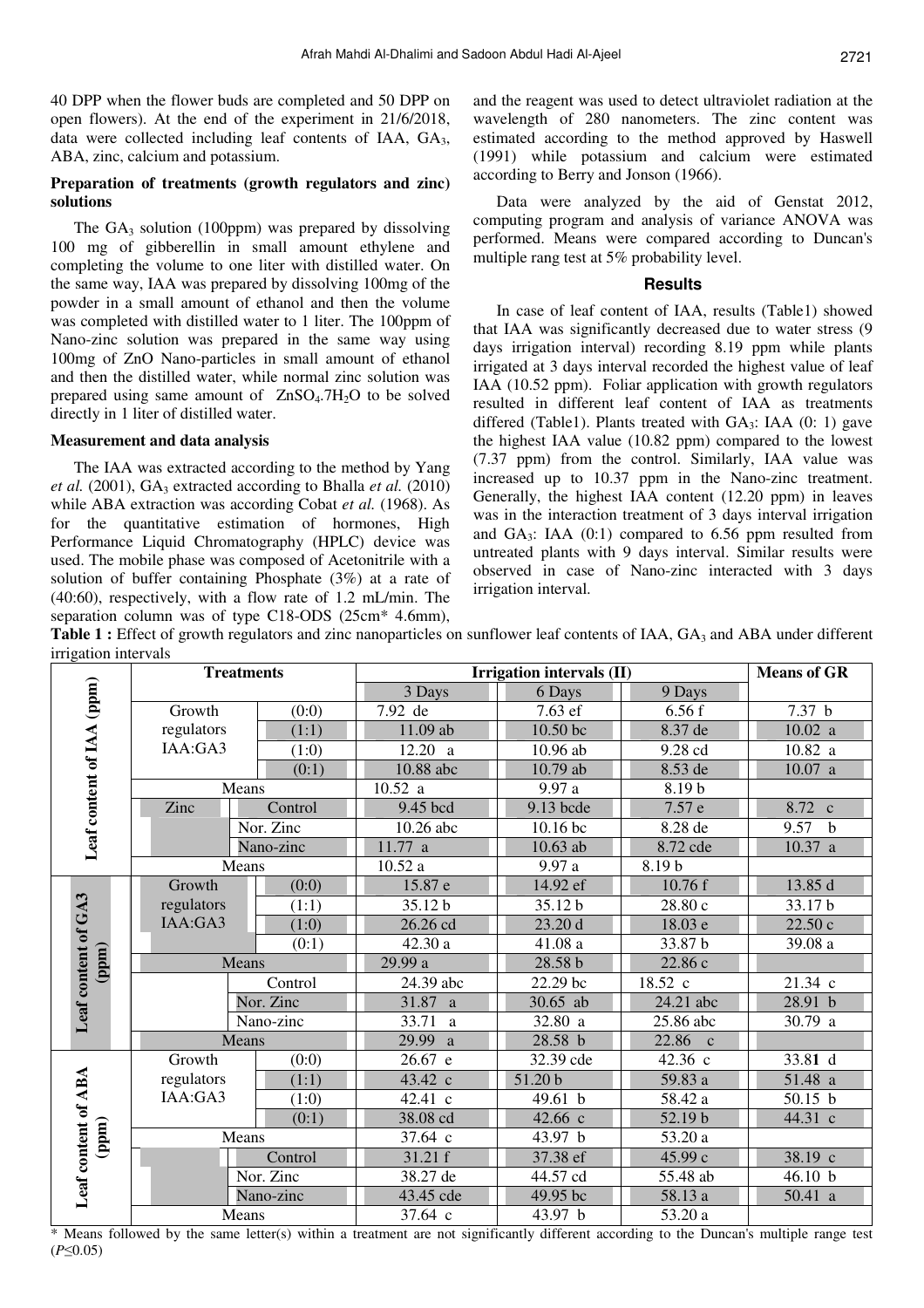Effect of plant regulators, zinc nanoparticles and irrigation intervals on leaf content of endogenous hormones and nutrients in sunflower (Helianthus annuus L.)

As for leaf content of  $GA_3$ , the highest values were combined with 3 days irrigation interval,  $GA_3$ : IAA (1:0) and Nano-zinc treatments compared to all the other treatment types (Table1). Interaction of IAA: GA3(0:1) and 3 days irrigation interval resulted in the highest value of GA3 concentration (42.30ppm) with significant difference from that resulted in untreated plants irrigated every 9 days (10.76 ppm). Interaction of 3 days interval and Nano-zinc resulted in higher GA3 value than normal zinc treatment with the same irrigation interval.

Regarding the ABA in sunflower leaf, results (Table 1) showed a significant increase in leaves content of ABA by increasing irrigation interval. The ABA was more increased by IAA:GA3 (1:1) than other combinations as well as by Nano-zinc than normal zinc treatment. Plants irrigated every 9 days and treated with IAA:GA3(1:1) had the highest ABA value of 59.83 ppm while 3 days interval of untreated plants recorded the lowest value (26.67ppm). Similar results were recorded in the 9 days interval interacted with Nano-zinc compared to other treatment combinations.

Relative to leaf content of nutrients (zinc, calcium and potassium), values differed as treatments and irrigation intervals differed (Table 2). Generally, the shortest irrigation interval (every 3 days) recorded the highest leaf content of zinc followed by the 6 and 9 days intervals. In case of growth regulators, the IAA:GA3 (1:1) treatment resulted significantly in the highest value of leaf zinc compared to all the other combinations. In similar manner, Nano-zinc application increased leaf content of zinc more than application of normal zinc. The highest values for leaf content of zinc (15.64 and 13.32 mg.g<sup>-1</sup>) were recorded in the 3 days intervals interacted with IAA: GA3 (1:1) and with Nano-zinc, respectively.

Calcium concentration in leaves was more affected and increased by the 9 days interval, GA3: IAA (0:1) and Nanozinc treatments compared to their other corresponding treatments and controls. Leaf content of calcium was at highest value in the interaction treatment of 9 days irrigation interval and GA3: IAA  $(0: 1)$  resulting in 20.083 mg/g<sup>-1</sup> followed by 19.673 mg/g<sup>-1</sup> resulted from interaction of the same irrigation interval with zinc nanoparticles.

**Table 2 :** Effect of growth regulators and zinc nanoparticles on sunflower leaf content of zinc, calcium and potassium under different irrigation intervals

|                                                                   | unicient niigation mtervans<br><b>Treatments</b> |           | <b>Irrigation intervals</b> |                         |             |                     |            |
|-------------------------------------------------------------------|--------------------------------------------------|-----------|-----------------------------|-------------------------|-------------|---------------------|------------|
|                                                                   |                                                  |           | 3 Days                      | <b>6 Days</b>           | 9 Days      | <b>Means of GR</b>  |            |
| Leaf content of zinc<br>$(\mathbf{mg}.\mathbf{g}^{-1})$           |                                                  |           | (0:0)                       | $\overline{ef}$<br>7.88 | ef<br>8.29  | 6.92<br>$\mathbf f$ | 7.73d      |
|                                                                   | Growth                                           |           | (1:1)                       | 15.64<br>a              | 14.34<br>a  | 13.73 ab            | 14.57 a    |
|                                                                   | regulators<br>IAA:GA3                            |           | (1:0)                       | 12.39<br>bc             | 11.17<br>cd | 11.25 cd            | 11.60 b    |
|                                                                   |                                                  |           | (0:1)                       | 10.55<br>cd             | 9.77<br>de  | 9.40<br>de          | 9.91 c     |
|                                                                   | Means                                            |           | 11.62 a                     | 10.92 ab                | 10.32 b     |                     |            |
|                                                                   | Zinc                                             | Control   |                             | 10.23 bc                | 9.55c       | 9.51 c              | 9.76 $b$   |
|                                                                   |                                                  | Nor. Zinc |                             | 11.31 ab                | 10.57 bc    | 9.86 с              | 10.58 b    |
|                                                                   |                                                  | Nano-zinc |                             | 13.32 a                 | 12.64 ab    | 11.60 abc           | 12.52 a    |
|                                                                   | Means                                            |           |                             | 11.62a                  | $10.92$ ab  | 10.32 b             |            |
| Leaf content of<br>calcium<br>$(\mathbf{mg}.\mathbf{g}^{-1})$     | Growth<br>regulators                             |           | (0:0)                       | $13.05$ g               | $12.94$ g   | 14.80 efg           | 13.594 c   |
|                                                                   |                                                  |           | (1:1)                       | 15.42 def               | 14.65 fg    | 18.97 ab            | 16.347 b   |
|                                                                   | IAA:GA3                                          |           | (1:0)                       | 17.07 bcde              | 18.47 abc   | $20.08$ a           | 18.539 a   |
|                                                                   |                                                  |           | (0:1)                       | 16.31 cdef              | 17.17 bcd   | 19.58 a             | 17.687 a   |
|                                                                   | Means                                            |           | 15.462 b                    | 15.806 b                | 18.358 a    |                     |            |
|                                                                   |                                                  |           | Control                     | 13.89 d                 | 14.10 d     | 16.71 bc            | 14.899 b   |
|                                                                   |                                                  |           | Nor. Zinc                   | 15.77 cd                | 15.47 cd    | 18.69 ab            | 16.643 b   |
|                                                                   | Nano-zinc                                        |           | 16.73 bc                    | 17.85 abc               | 19.67 a     | 18.083 a            |            |
|                                                                   | Means                                            |           | 15.462 b                    | 15.806 b                | 18.358 a    |                     |            |
| ð<br>Leaf content<br>potassium<br>$(\mathbf{mg}.\mathbf{g}^{-1})$ | Growth                                           |           | (0:0)                       | 14.530 e                | 18.437 d    | 20.643 c            | 17.870     |
|                                                                   | regulators                                       |           | (1:1)                       | 17.873 d                | 22.310 abc  | 23.658 a            | 21.280     |
|                                                                   | IAA:GA3                                          |           | (1:0)                       | 17.373 d                | 21.283 bc   | 23.320 ab           | 20.659     |
|                                                                   |                                                  |           | (0:1)                       | 18.823 d                | 20.453 c    | 22.497 abc          | 20.426     |
|                                                                   | Means                                            |           | 17.026 b                    | 20.6210 a               | 22.530 a    |                     |            |
|                                                                   |                                                  |           | Control                     | 15.978 c                | 19.050 b    | 21.305 a            | 17.026 c   |
|                                                                   |                                                  |           | Nor. Zinc                   | 17.133 bc               | 21.150 a    | 23.140 a            | 19.629 b   |
|                                                                   |                                                  |           | Nano-zinc                   | 18.028 b                | 21.665 a    | 23.143 a            | $22.529$ a |
|                                                                   | Means                                            |           | 17.026 b                    | 20.6210 a               | 22.530 a    |                     |            |

\* Means followed by the same letter(s) within a treatment are not significantly different according to the Duncan's multiple range test (*P*≤0.05)

Results (Table 6) also showed leaf content of potassium was affected more in the 9 days interval than other irrigation intervals. However, in case of growth regulator treatment combinations, The IAA:GA3(1:1) was the most effective among other combinations, as well as the Nano-zinc treatment resulted ih higher leaf potassium level than normal zinc and the control treatments. Interaction treatment of 9 days intervals interacted with treatment of IAA:GA3 (1:1) or Nano-zinc application resulted significantly in the highest values of leaf potassium level that of  $23.658 \text{ mg/g}^{-1}$  and  $23.143$ mg/g<sup>-1</sup>, respectively.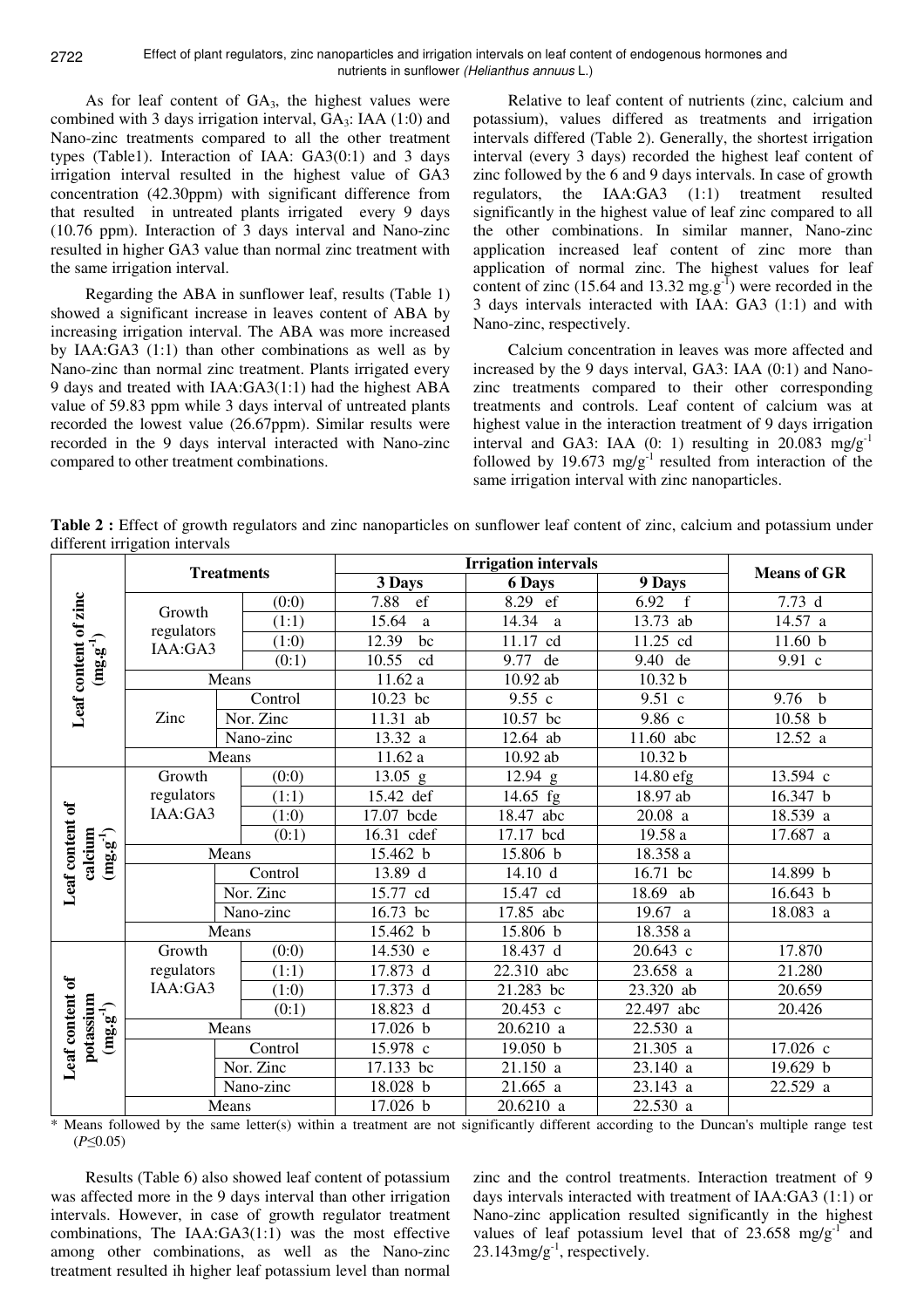# 2723

### **Discussion**

Findings of this study showed that long interval of irrigation resulted in decreases in leaves content of IAA and GA3 with an increase in leaves content of ABA. It is possible that because water stress affects the endogenous hormonal balance, which in turn controls the forms of plant's growth and development as all plant hormones are affected by water limitation. This effect is a type of adaptation in which the plant reduces levels of IAA and GA3 with an increase in ABA to work on closing stomata during the periods of various stresses (Bano and Yasmeen, 2010). Also the decrease in IAA level under drought may be because the oxidative breakdown of IAA due to high oxidative potential caused by reactive oxygen species (ROS), stimulating of peroxide and inhibiting IAA biosynthesis (Xie *et al*., 2004). Moreover, these results confirm the inverse relationship between ABA and GA3 internal levels where reduced leaf content of GA3 was accompanied by an increase in the ABA content. This is mostly due to the effect of water stress on the genes responsible for regulating the GA3/ABA ratio (Baydar, 2002). On the other hand, ABA is considered a natural stress hormone due to its rapid accumulation in response to various stresses. It is involved in vital role of mediating many physiological processes especially plant tolerance to stress conditions (Zhang *et al*., 2006). These results were consistent with Bano and Yasmeen (2010) on wheat and Pirasteh-Anosheh *et al.* (2013) on corn plants where water stress increases the leaf content of ABA. Regarding the effect mineral elements, we find that water stress caused a significant decrease in the leaf content of zinc, but at the same time caused a significant increase in the leaf content of calcium and potassium. Water deficiency negatively affects the transmission of some nutrients from the soil solution to the plant, as mineral nutrition problems occur as a secondary effect of drought. One of these elements is zinc, which will decrease in the soil solution with a lack of moisture in it, and then the plant will face a shortage of this element and the accompanying negative effects on plant growth and development (Kafi and Rostami, 2007). Water stress also disrupts the absorption of essential nutrients due to the effect of drought (Hussain *et al.*, 2018). It is possible that the increase in calcium concentration in the leaves under stress conditions is stimulated by signal molecules such as Inositol triphosphate, Inositol hexaphosphate, diacylglycerol, and reactive oxygen species ROS (Hirayama and Shinozaki, 2010). The cellular level of calcium sensors in stress conditions has an important physiological role in regulating the genetic expression of tolerance genes in the plant (Reddy *et al.*, 2011). The increase in calcium level leads to binding to a special protein called Calmodulin forming a complex that able to activate various physiological activities and act as a signal transduction mediating the plant responses to abiotic stress (Cacho *et al*., 2013). The reason for the high leaves content of potassium under stress conditions may be due to the accumulation of potassium in the leaves of stressful plants, so that potassium participates in most physiological activities involved in the plant's response to water stress and plays a central role in the mechanism of regulating the closure of stomata, photosynthesis, osmotic adjustment of cells, maintenance of osmotic pressure, and increasing The permeability of the aquaporins proteins and in scavenge the reactive oxygen species (Wang *et al*., 2013).

The reason for the increase in the endogenous IAA content in the leaves due to the foliar application of growth regulators is that auxin stimulates the genetic cloning of a large number of genes called primary auxin genes that stimulate the plant to respond to exogenous auxin (Hagen and Guilfoyle, 2002). The mutual action between the different plant growth regulators leads to a variety of synergistic reactions that are resistant to stresses, has an important and decisive influence on the plant's response to these stresses. This action is caused by specialized mechanisms at the molecular level that regulate hormone synthesis, distribution and activities (Peleg and Bluwald, 2011). The positive effect of foliar application of growth regulators in increasing zinc concentration in leaves is mostly due to the fact that plant growth regulators make plants more efficient in absorbing mineral nutrients and using them at a higher level in physiological processes and improving shoot/root ratio (Agegnehu and Taye, 2004; Baranyiovà *et al*., 2014). In the same context, it was found that auxins increase the level of calcium in plant cells by lowering the pH and releasing calcium from the complex compounds and molecules (Taiz and Zeiger, 2002). It is possible that the role of plant growth regulators in increasing the leaf content of potassium is that IAA increases the area exposed to absorption in the roots with an increase in the length and diameter of the roots, as it is an important catalyst for the growth of roots in stress conditions (Muhammed *et al.,* 2016) which increases the absorption of nutrients including  $K^+$ .

Zinc nanoparticles have also a positive impact on the studied traits in the leaves, as it is possible that the reason for the increase in the leaf content of the IAA due to the vital role that zinc plays in the manufacture of the amino acid tryptophan, which is the initiator of the manufacture of the natural hormone IAA and increase its level within the plant, as well as controlling the biosynthesis of the auxins themselves and in particular the IAA (Garcia-Lopez *et al*. 2019; Laware and Raskar, 2014). Small size with large area may lead to increased absorption of zinc (Raddy, 2014). These results are consistent with Tadayyan *et al.* (2018), Raddy (2014) and Tiwari (2017) on the influence of nanozinc in increase the root absorption of zinc and in turn its increase of its concentration in the leaves. The increase in leaf content of calcium due to the zinc nanoparticles might be due to the adding of necessary elements which increased the production of antioxidants and so enhances the plants' tolerance to drought by increasing root growth and their ability to absorb nutrients even in abnormal conditions (Waraich *et al.*, 2011). Adequate mineral nutrition has a prominent and decisive influence in increasing the plant's tolerance to water stress (Mraschner, 2012), as nanozinc is important and effective in regulating opening and closing stomata, integrity of biological membranes, and maintaining the potassium level in the guarding cells of stressed plants (Khan *et al.*, 2004)

#### **References**

- Agegnehu, G. and Taye, G. (2004). Effect of plant hormones on the growth and nutrient uptake of maize in acidic soils of the humid tropics. Ethiop. J. Sci., 27(1): 17–24.
- Bano, A. and Yasmeen, S. (2010). Role of phytohormones under induced drought stress in wheat. Pak. J. Bot., 42(4): 2579-2587.
- Baranyiovà, I.; Klem, K. and Křem, J. (2014). Effect of exogenous application of growth regulators on the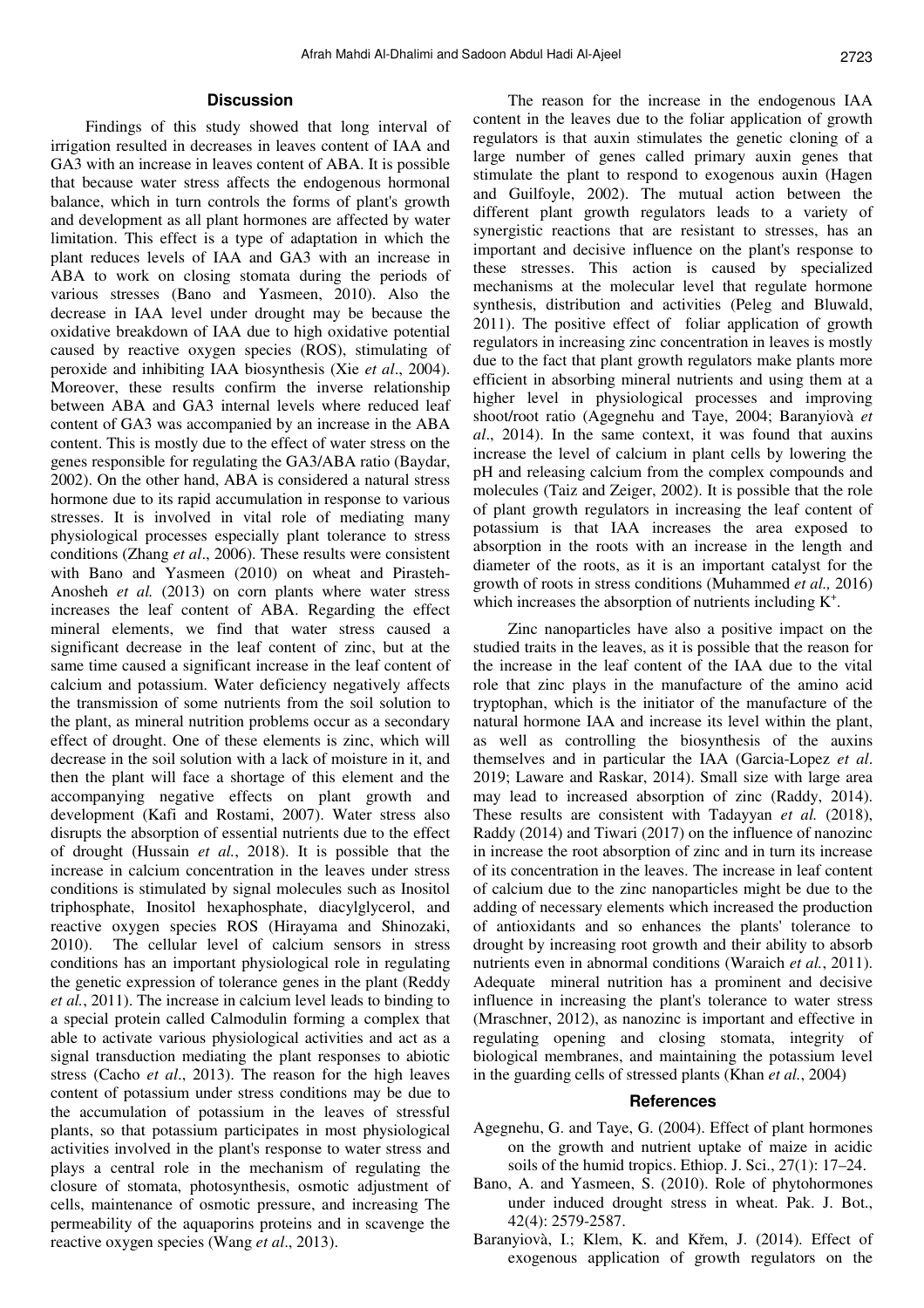physiological parameters and the yield of winter wheat under drought stress. Mendelnet: 442-446.

- Baydar, H. (2002). Effects of gibberellic acid treatment for pollen sterility induction on the physiological activity and endogenous hormone levels of the seed in safflower. Turkish Journal of Biology, 26: 235–239.
- Berry, W.L. and Johnson, C.M. (1966). Determination of calcium and magnesium in plant material and culture solutions, using spectroscopy. Appl. Spectroscopy, 20: 269-280.
- Bhalla, K.; Singh, S. and Agarwal, R. (2010). Quantitative determination of gibberellins by high performance liquid chromatography from various gibberellins producing Fusarium strains. Environ Monit Assess, 167(1-4): 515-520.
- Cacho, M.; Domínguez, A. and Elena-Rosselló, J. (2013). Role of polyamines in regulating silymarin production in *Silybum marianum* (L.) Gaertn (Asteraceae) cell cultures under conditions of calcium deficiency. J. Plant Physiol., 170: 1344-1348.
- Cobat, C.; Poschenrieder, C. and Barceio, J. (1986). A rapid method of extraction and estimation of abscisic acid from plant tissue using high performance liquid chromatography J. Liquid chromatography, 9: 2977- 2986.
- Garcia-Lópes, J.; Nino-Medina, G.; Olivares-Sàenz, E.; Lira-Saldivar, R.; Barriga-Costro, E.; Vàzques-Alvarado, R.; Rodriguez-Salinas, P. and Zavala-Garcia, F. (2019). Foliar application of zinc sulfate boosts the content of bioactive compound in Habanero peppers. Plants, 8(254): 1-20
- Gaspar, T.; Franck, T.; Bisbis, B.; Kevers, C.; Jouve, L.; Hausman, J. and Dommes, J. (2002). Concepts in plant stress physiology .Application to plant tissue culture. Plant growth regulators, 37: 263-285.
- Hagen, G. and Guilfoyle, T. (2002). Auxin-responsive gene expression: genes, promoters and regulatory factors. Plant Mol Biol, 49: 373–385.
- Hirayama, T. and Shinozaki, I. (2010). Research on plant abiotic stresses in the post-genome era: post , present and future. Plant J., 61: 1041-1052.
- Hussain, M.; Farooq, S.; Hassan, W; Ul-Allah, S.; Tanveer, M.; Farooq, M. and Nawaz, A. (2018). Drought stress in sunflower: physiological effects and its management throughout breeding and agronomic alternatives. Agric. Water menegement,Vol., 201: 152-166.
- Kafi, M. and Rostami, M. (2007). Yield characteristics and oil content of three safflower (*Carthmus tinctorius* L.) cultivars under drought in reproductive stage and irrigation with saline water. J. Agric. Res. Sci. (1): 121- 131.
- Khan, H.; McDonald, G. and Rengel, Z. (2004). Zinc fertilization and water stress affects plant water relations, stomatal conductance and osmotic adjustment in Chickpea (*Cicer arientinim* L.). Plant soil, 267: 271- 284.
- Laware, S.L. and Raskar, S. (2014). Influence of zinc oxide nanoparticales on growth, flowering and seed productivity in onion. Int. J. Curr. Microbial. App.Sci., 3(7): 874-881.
- Lecube, M.; Noriega, G.; Cruz, D.; Tomaro, M.; Batlle, A. and Balestrasse, K. (2014). Indole acetic acid is responsible for production against oxidative stress

caused by drought in soybean plants: The role of heme oxygenase induction, Redox Report, 19(6): 242-250.

- Manjunatha, S.; Biradar, D. and Aladakatti, Y. (2016). Nanotechnology and its application in agriculture: A review. J. Farm. Sci., 29(1): 1-13.
- Mraschner, H. (2012). Mineral nutrition of higher plants. 3nd ed. Academic press. Elsevier Ltd. No of pages 627.
- Muhammed, N.; Quraishi, U.; Chaudhary, H. and Munis, M. (2016). Indole-3-acetic acid induces biochemical and physiological changes in wheat under drought stress conditions. The Philippine Agric. Sci., 99(1): 19-24.
- Panwar, J.; Bhargya, A.; Akhtar, M. and Yun, Y. (2012). Positive effect of zinc oxide nanoparticles on tomato plant: A step towards developing "Nano-fertilizers". Proceeding of 3rd International conference of environment research and technology (ICERT). Penang. Malaysia.
- Peleg, Z. and Bluwald, E. (2011). Hormone balance and abiotic stress tolerance in crop plants. Plant Biol., 14: 290-295.
- Philipson, J.J. (2003). Optimal conditions for inducing coning of container –grown (*Picea sitchensis*) grafts. The effects of applying different quantities of GA 4/7, timing and duration of heat and drought treatment, and girdling. Forest. Ecol. Manag., 53: 39–52.
- Pirasteh-Anosheh, H.; Emam, Y.A. and Pessarakli, M. (2013). Changes in endogenous hormonal status in corn (*Zea mays*) hybrids under drought stress. J. Plant nutrition, 36:1695–1707.
- Raddy, R. (2014). Efficacy of nano zinc particles on growth and yield of crop plants. M.Sc. Thesis. Agriculture science university. Bangalore.
- Rahman, I. and Hasegawa, H. (2012). Water stress. Publisher: In Tech: Rijeka, Croatia.
- Raliya, R.; Tarafdar, J.; Gulecha, K.; Choudhary, K.; Ram, R.; Mal. P. and Saran, R. (2013). Review articles: Scope of nanoscience and nanotechnology in agriculture. J. Applied biology and biotechnology, 1(3): 41-44.
- Reddy, A.; Ali, G.; Celesnik, H. and Day, I. (2011). Coping with stresses: roles of calcium and calcium/ calmodulinregulated gene expression. Plant cell, 23: 2010-2032.
- Sekhon, B.S. (2014). Nanotechnology in agri-food production: an overview. Nanotech. Sci. and Appl., 731-753.
- Tadayyan, A.; Nikneshan, P. and Pessarakli (2018). Effect of drought stress on concentration of macro- and micronutrients in castor (*Ricinus communis* L.) plant. J. Plant. Nut., 41(3): 304-310.
- Taiz, L. and Zeiger, E. (2002). Plant physiology. 3rd edition. Sunderland, Mass : Sinauer Associated.
- Tiwari, P.K. (2017). Effect of zinc oxide nanoparticles on germination, growth and yield of maize (*Zea mays* L.). M.Sc. Thesis, Anand Agriculture university, India.
- Wang, M.; Zheng, O.; Shen, Q. and Guo, S. (2013). The critical role of potassium in plant stress response. Int. J. Mol. Sci., 14: 7370-7390.
- Waraich, E.; Ahmed, R.; Saifullah, M.; Ashraf, Y. and Ehsanullah, F. (2011). Role of mineral nutrition in alleviation of drought stress in plants. Aus.J. Crop. Sci., 5(6): 764-777.
- Xie, Z.; Jiang, D.; Dai, T.; Jing, Q. and Cao, W. (2004). Effect of exogenous ABA and cytokinin on leaf

2724